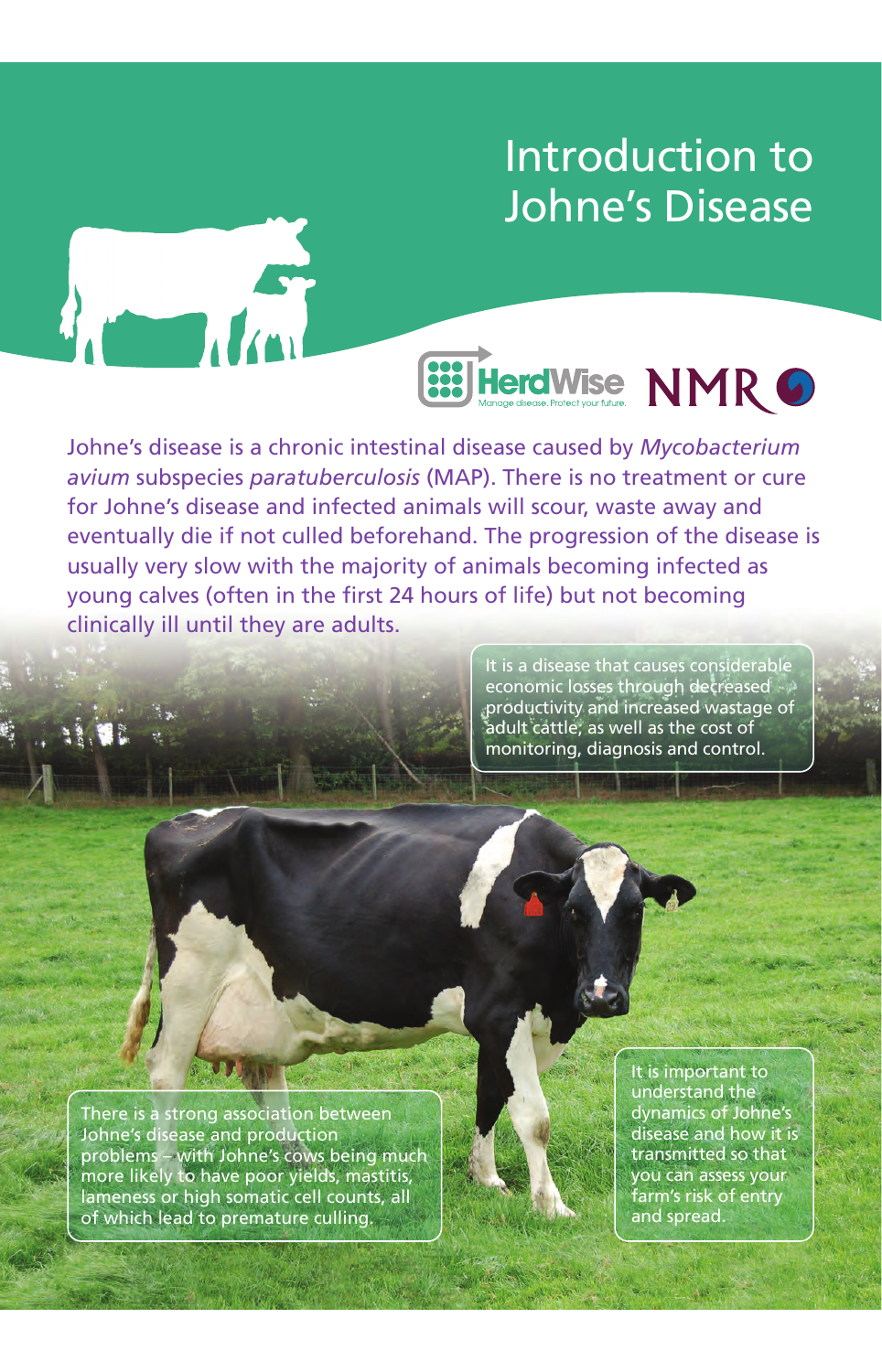## **How does Johne's Disease enter a herd?**

### 1/ **BUYING IN INFECTED CATTLE**

This is by far the most common way for Johne's to enter a herd whether you buy cows, calves or a bull. For more information on how to buy more safely see the National Johne's Action Group buying guide.

#### IMPORTING SLURRY **2**

**1**

MAP survives for up to 12 months in slurry so importing slurry from infected farms is a risk especially if spread on land where youngstock will be grazed.

**WATERCOURSES 3**

Contaminated from infected farms upstream.

#### **OTHER ANIMALS 4**

Including sheep, goats, deer and rabbits.

## **The spread of Johne's disease within a farm**



## **How does Johne's Disease spread within a farm?**

#### 1/ **MUCK 1**

Billions of bacteria are shed in the faeces of infectious cows every day and this is the biggest source of transmission, eg contaminated calving environment, teats or feed.

### **2**

**RISK**

### MILK & COLOSTRUM

The bacteria can be shed directly into milk and colostrum but contamination with infected faeces through dirty teats, buckets etc is extremely important also.



### **IN UTERO**

A calf can become infected with Johne's before it is born although the risk is thought to be relatively low when compared to infection with muck after birth. The risk is approximately 20-40% if dam has clinical disease and approximately 10% if the dam has subclinical disease.

## **The NML Risk Assessment Tool**

A simple and practical way to assess your risks and see if your current Johne's management is robust and effective.

- **ML**
- Complete a risk assessment questionnaire with your vet
- Submit to NML for processing
- A clear and informative two sided report will be sent to you and your vet to review your management

\* The risk assessment uses your latest set of Johne's test results. A minimum of a 30 cow screen in the last 12 months is required.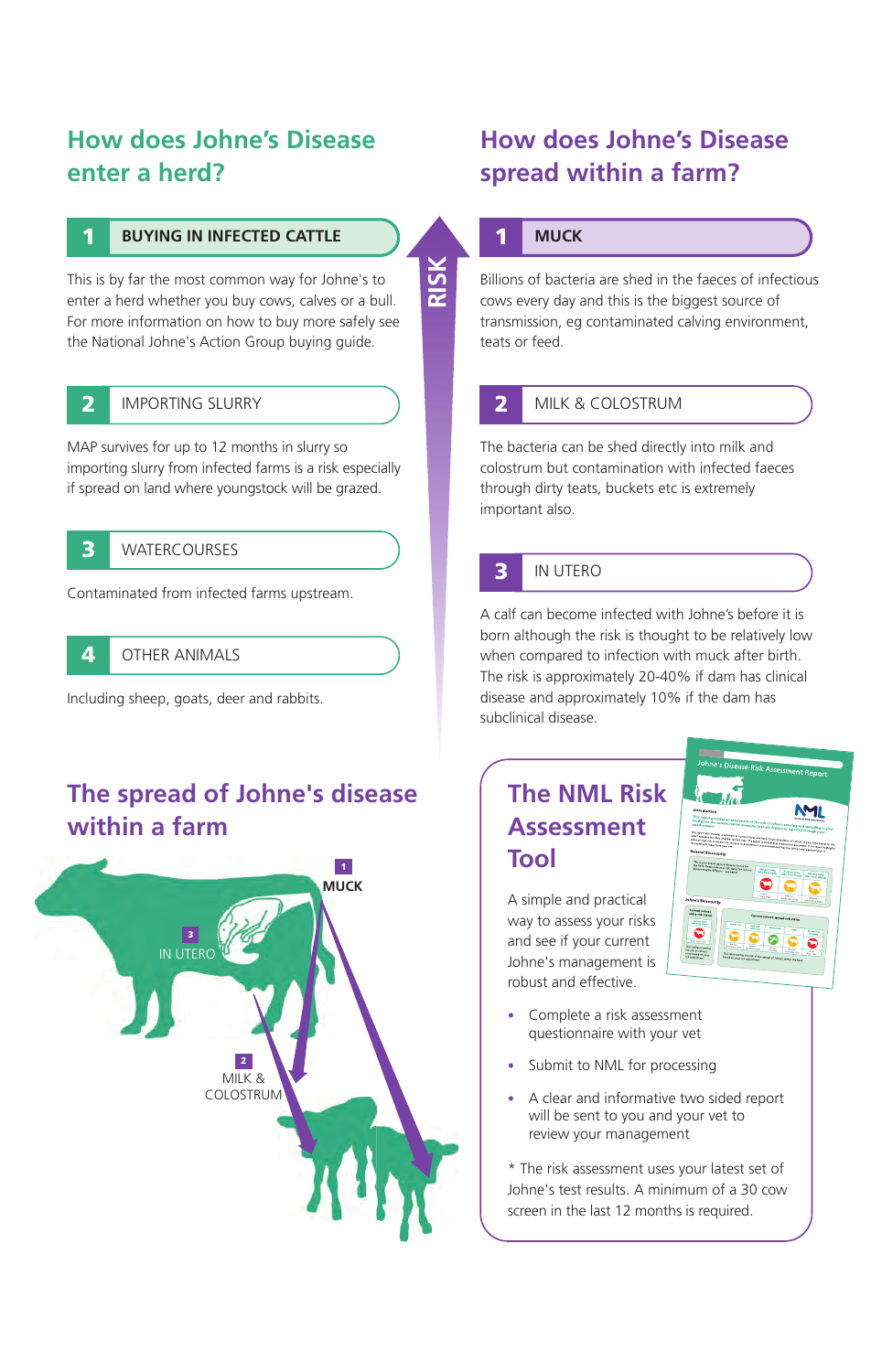### **Johne's Disease Profile Graph**

The nature of Johne's disease can make interpreting test results challenging. Results often fluctuate, demonstrating the animal's immune response (antibody production) as a means to fight off the disease. The graph below represents the pattern of disease often seen in cows with Johne's. It is designed to illustrate a typical profile of the disease with the dotted line representing antibody levels that are detected using the milk test.

#### STAGE 1 STAGE 2 STAGE 2 STAGE 3

Cattle become infected as young calves and have an initial period (which can often be two or three years) during which there is little or no antibody production. The immune system is able to control the bacteria and although the animal is infected, it is not likely to be infectious at this stage. During this time animals will be negative if tested for Johne's antibodies using milk or blood.

A period of stress is thought to be the trigger that allows the bacteria to multiply and stimulate the cow's immune response to produce antibodies. There often follows a period of peaks and troughs of antibody levels as the cow tries to fight the disease. During this time the cow may not look unwell but this is usually when she would show production problems e.g. High SCC, mastitis, poor yields.

In the terminal phase, the cow has lost control of the disease and this is when she will display the classical clinical signs of Johne's disease; scouring and weight loss. At this stage the cow will not be able to recover, is shedding vast amounts of bacteria and is highly infectious.



Key points:

- Antibody response will vary from cow to cow.
- The age and length of time it can take a cow to go from low to high is also variable and dependent on many factors.
- The majority of animals begin to mount an immune response at  $2 4$  years old.
- Often peaks in antibody levels are triggered by a calving or stressful event e.g. lameness, illness or even stock movements.